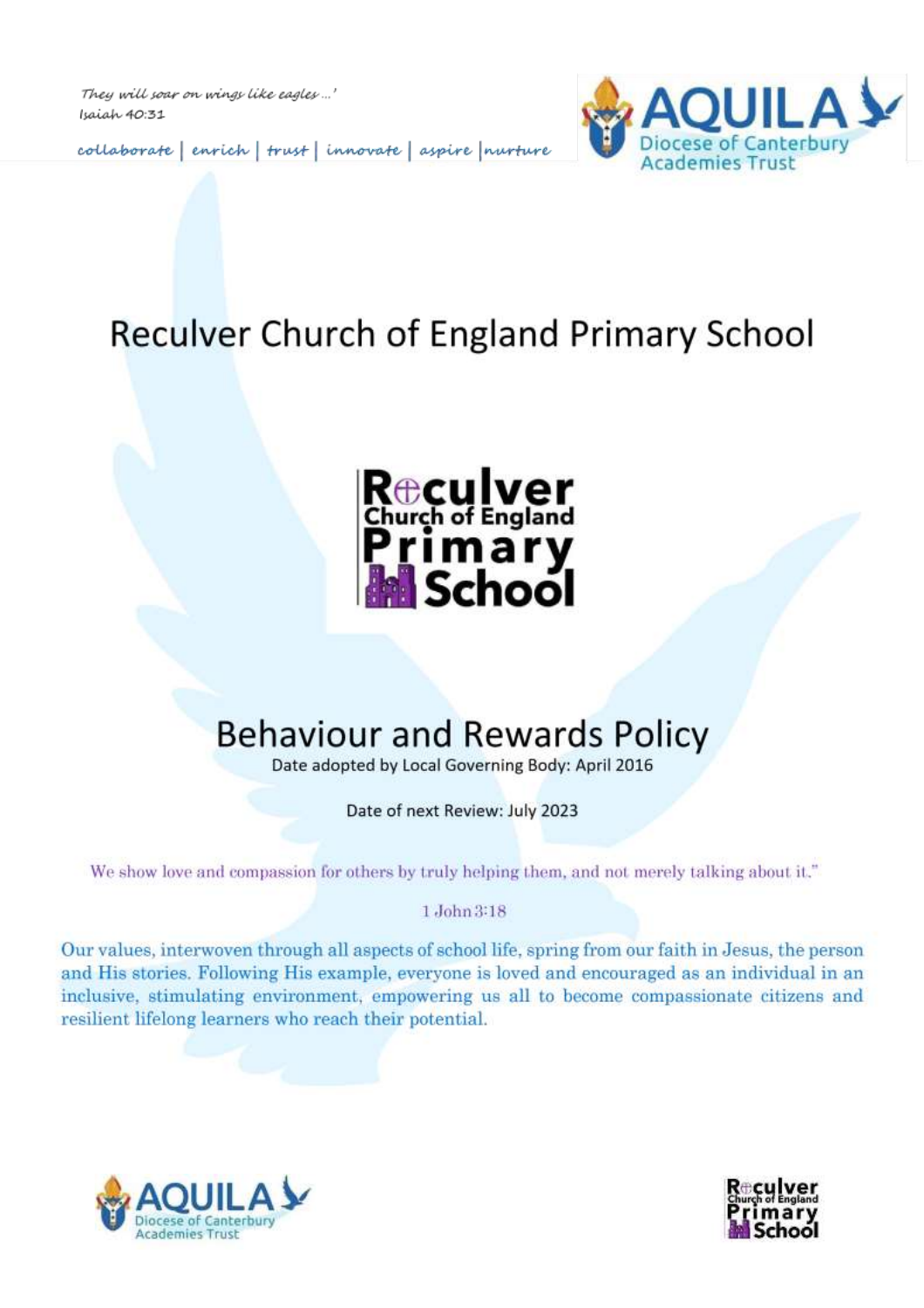#### **Emotional Wellbeing and Mental Health**

Reculver CE Primary School is a community and we are mindful of the need to support and protect the Emotional Wellbeing and Mental Health of all members of our community including pupils, staff, wider families, visitors and volunteers. All actions are underpinned by the need to protect Emotional Wellbeing and Mental Health and vigilance in this respect is maintained.

#### **Behaviour For Learning Policy**

*We believe that the importance of forming positive relationships cannot be understated. We strive to make every learner feel valued, confident and challenged in everyday teaching. The children are our priority.* 

#### **Why Do We Need A Behaviour For Learning Policy?**

The law requires schools to have a written behaviour policy. Ofsted reports that schools are most effective where the behaviour policy is applied consistently.

Our behaviour for learning policy helps us to create a caring, stimulating and secure environment in which staff and pupils can work and play safely and to encourage the involvement of parents and carers in the development of their child.

Our behaviour for Learning Policy reflects the school's Christian Anglican Values, is fully inclusive, reflecting the school's SEN policy, and promotes equality of opportunity for all pupils and staff regardless of their sexual orientation, race religion or disability.

#### **School Expectations**

We expect that our pupils to show outstanding behaviour at all times reflecting our school Christian Values:

- Love
- **Perseverance**
- **Compassion**
- **Forgiveness**
- Hope

And will reflect the principles of Every Child Matters

Be healthy



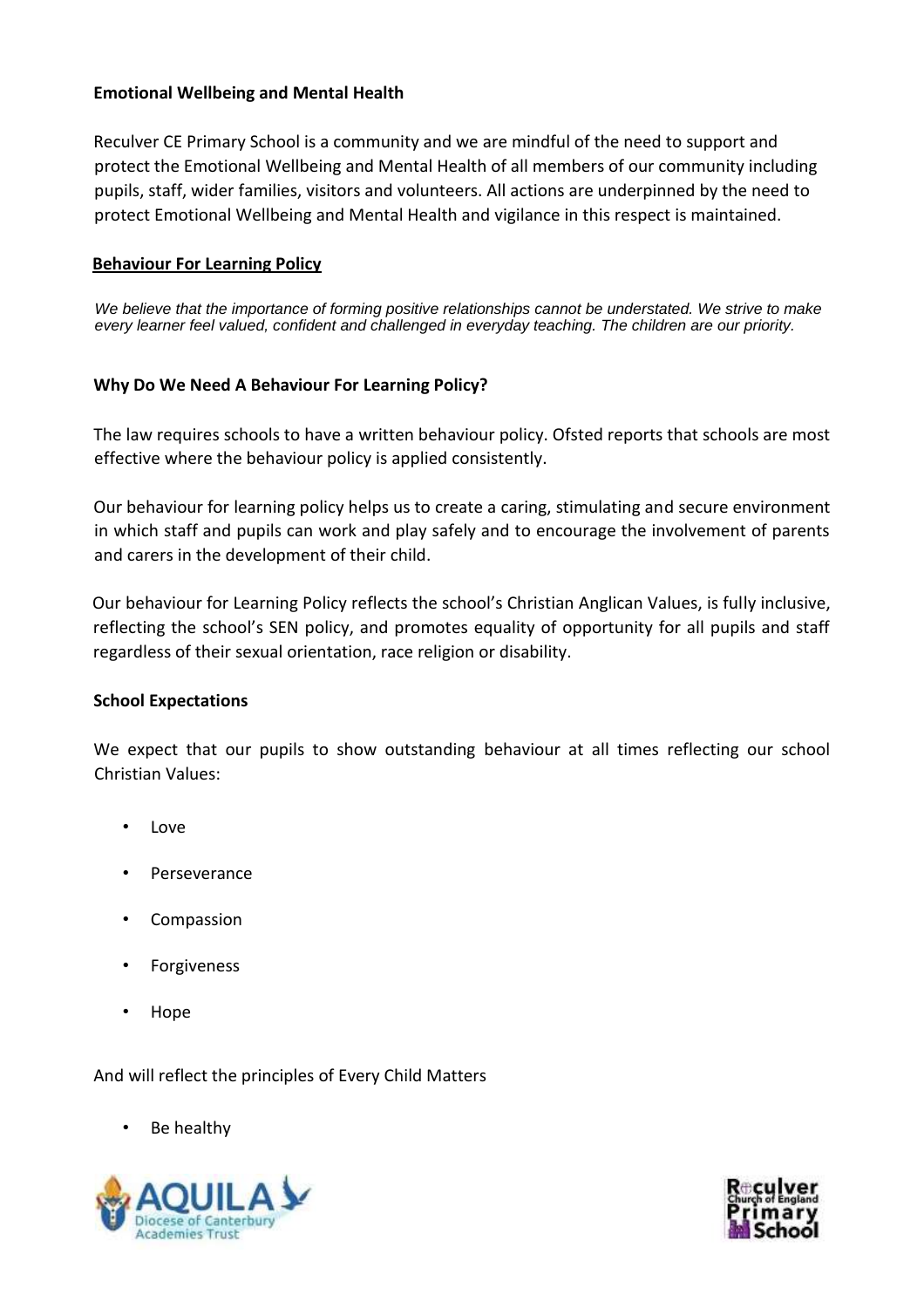- Stay safe
- Enjoy and achieve in their learning
- Make a positive contribution
- Achieve economic well-being

#### **What Are The Principles Of Our Behaviour For Learning Policy?**

- To raise pupils' self-esteem
- To promote/develop empathy and respect for self and others
- To develop in pupils a sense of self discipline and an acceptance of responsibility for their own actions
- To ensure regular attendance
- To develop an awareness of and adherence to appropriate behaviour
- To encourage pupils to value the school environment and its routines
- To ensure that pupils are confident of their right to be treated fairly
- To empower staff to determine and request appropriate behaviour from everyone
- To acknowledge that the maintaining of good behaviour within the school is a shared responsibility
- To ensure that positive behaviour is always recognised
- To work within a positive, proactive reflective approach to behaviour management
- To ensure the policy is fully understood and is consistently implemented throughout the school
- To ensure effective mechanisms are in place for the monitoring and evaluation of this policy



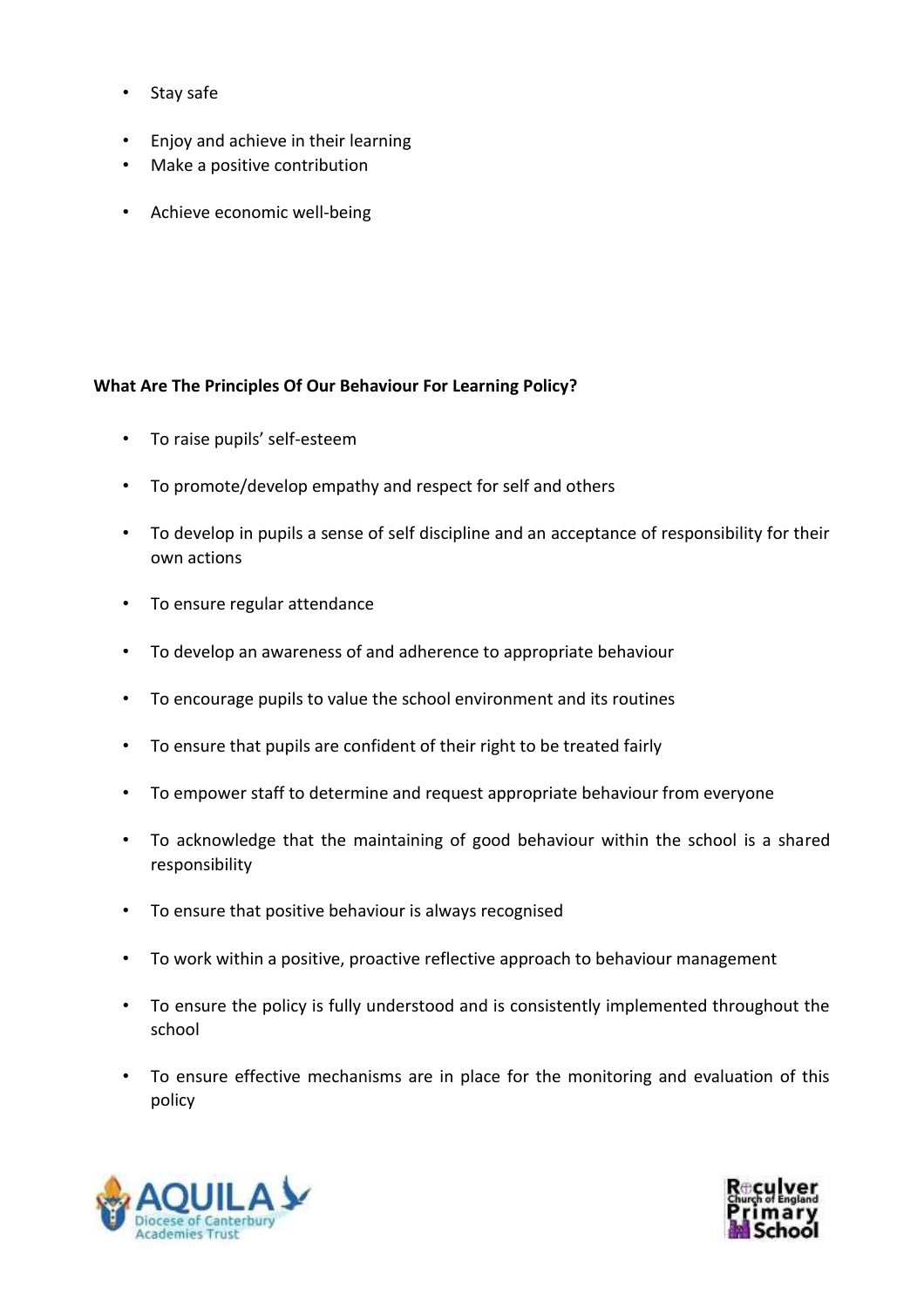• To ensure the rights and responsibilities of all members of the school community

## **How Do We Implement The School Behaviour For Learning Policy?**

- 1. School Ethos
- 2. Expectations of the school community
- 3. Curriculum
- 4. School Systems
- 5. Rewards
- 6. Sanctions
- 7. Support Systems for Individual Pupil Need
- 8. Support Systems for Staff
- 9. Support Systems for Parents/Carers

## **Acknowledging Our Responsibilities with Children with SEN (Equality Act 2010)**

At Reculver Church of England Primary School, we recognise the need to make adjustments for pupils with disabilities. For example, a pupil on ADHD medication will not receive sanctions if their medication has not been taken or taken effect yet, similarly if a pupil has Tourette's, they will not be sanctioned for making inappropriate comments/words. Please refer to our SEN&D policy.

#### **School Ethos**

The school has an ethos in which the above principles are respected. Many of these principles will be addressed daily throughout school life in assemblies, in PSHE and Citizenship lessons and through modelling good social behaviour from all adults within the school community.

#### **Expectations of The School Community**

#### **Staff and The Governors**

To lead by example, following the guidelines for adult's booklet

To be consistent in dealing with children

To encourage the aims and values of the school and local community among the pupils To have high expectations

To meet the educational, social and behavioural needs of the pupils through an appropriate curriculum and individual support

To encourage regular communication between home and school

## **Pupils**

To respect, support and care for each other both in school and the wider community To listen to others and respect their opinions

To attend school regularly, on time, ready and equipped to learn and take part in school activities



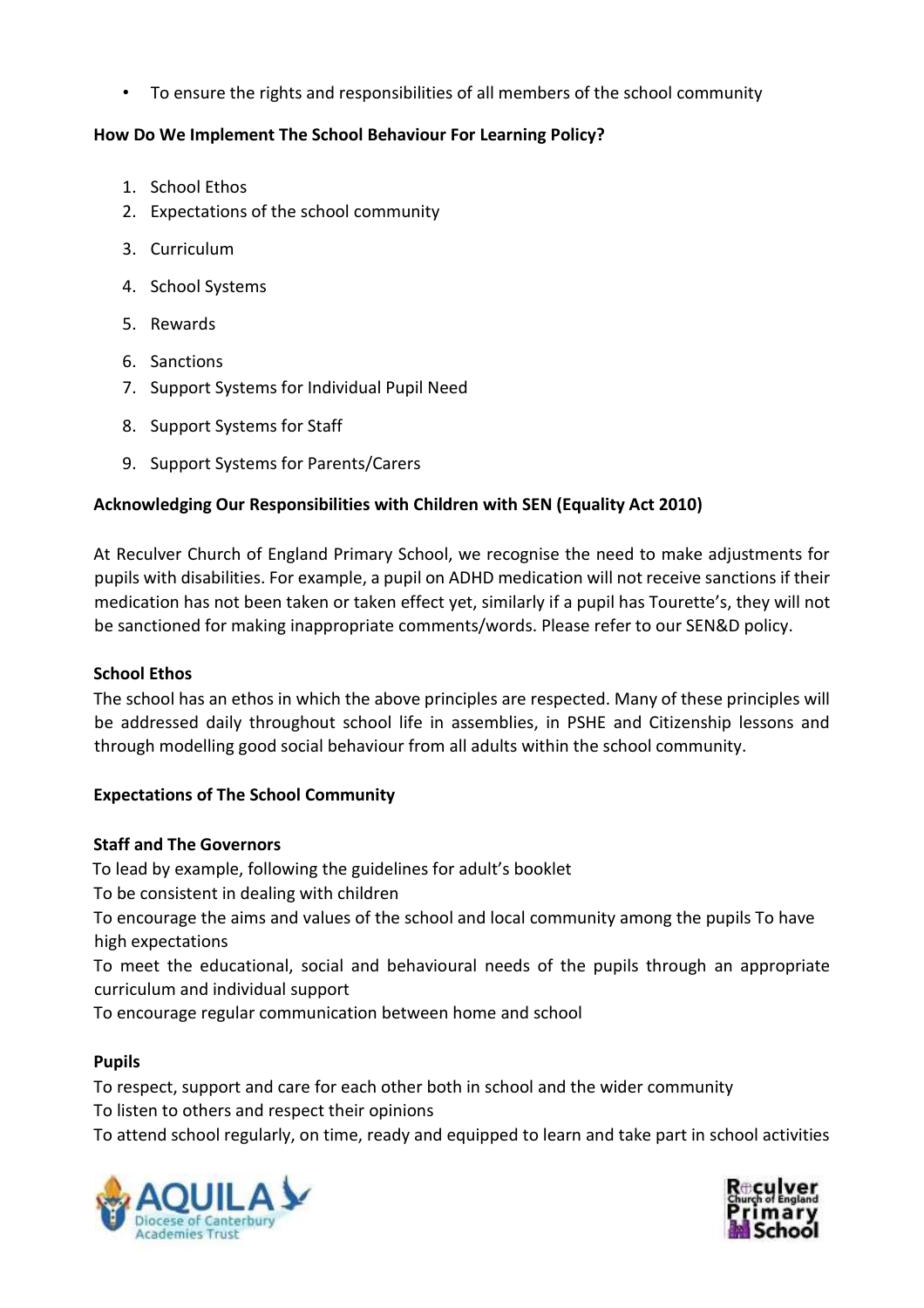To take responsibility for their own actions and behaviour

To do as instructed by all members of staff (teaching and non-teaching) throughout the school day To be tolerant of others, irrespective of race, gender, religion and age

#### **Parents and Carers**

To be aware of and support the school's values and expectations.

To ensure that pupils come to school regularly, on time with the appropriate equipment. To keep pupils at home when they are ill and provide the school with a reason daily, for any absence. This can be done by phoning the school and leaving a message on the absence line, speaking to a member of the office staff or via email.

To take an active and supportive interest in your child's work and progress. To provide the school with an emergency contact number.

#### **Adults**

We recognise that adults in our school make an immense contribution to the behaviour of our children.

#### **Curriculum**

At this school, through our curriculum, we teach pupils the above mentioned principles. PSHE and citizenship lessons (please refer to PSHE and citizenship policy) address our ethos and expectations directly. We believe that an appropriately structured and differentiated curriculum and effective learning contribute to good behaviour. Thorough planning for the needs of individual pupils, the active involvement of pupils in their own learning and structured feedback all help to avoid the alienation and disaffection which can lie at the root of poor behaviour. It follows that lessons should have clear objectives that are understood by the pupils and personalised to meet the needs of a range of abilities. Verbal feedback, marking and record keeping can be used as supportive activities, providing positive feed-back to pupils on their progress and achievements and as a signal to them that the pupils' efforts are valued and that progress matters.

#### **School Systems**

#### *Our Values Based School Rules*

(These expectations cover all aspects of school life including lunchtimes):

| Love                | To LOVE each other as a neighbour.        |  |
|---------------------|-------------------------------------------|--|
| <b>Perseverance</b> | To show PERSEVERANCE when challenged.     |  |
| Hope                | To HOPE for the best in every situation.  |  |
| <b>Forgiveness</b>  | To readily show FORGIVENESS if needed to. |  |



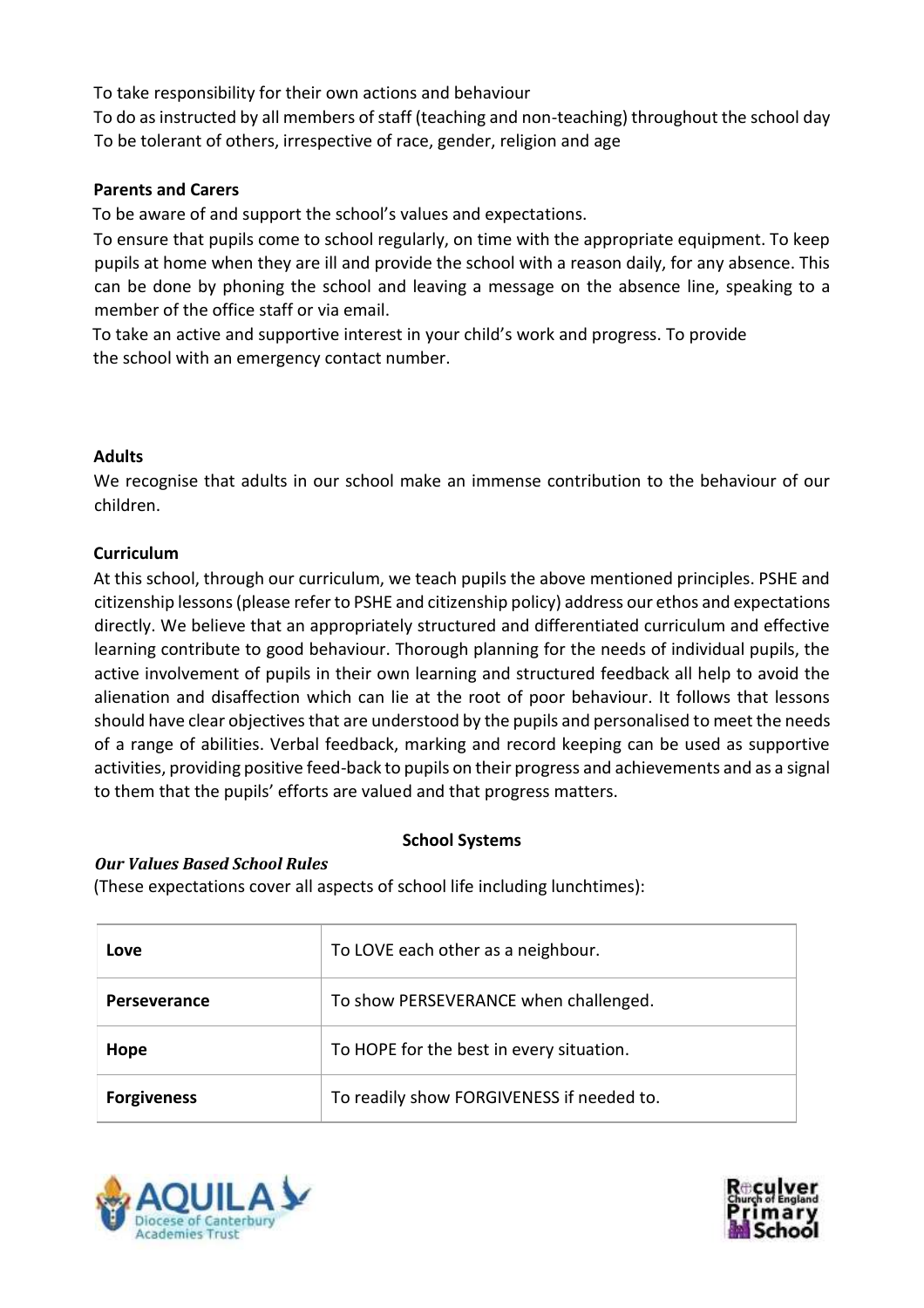| <b>Compassion</b> |
|-------------------|
|-------------------|

If children do not follow these value based rules for the school then the consequences system should be used. Each class Teacher has the use of Class Dojo in their classroom where children's names can be given points according to their behaviour and sanctions used according to our policy.

#### **Banned Items**

For the safety and wellbeing of all pupils the school does not permit pupils or adults to bring the following items onto the school site:

- · Knives or weapons
- · Alcohol
- · Tobacco in any form
- · Controlled Drugs
- Stolen property
- · Fireworks

Head teachers and authorised school staff have a specific statutory power to search pupils without consent for specific items – knives/weapons, alcohol, illegal drugs and stolen items. Children should also not bring skates, shoes with integral wheels or scooters into school unless this is part of a class project. In this case children should only use such items in lessons not on the playground.

#### **Rewards**

This school rewards good behaviour, as it believes that this will develop an ethos of kindness and co-operation. This policy is designed to promote and acknowledge good behaviour rather than merely to deter anti-social behaviour. Incentive schemes are in place to recognise attendance and achievements. We praise and reward pupils for good behaviour, social skills and work throughout the school day in a variety of ways including:

- · Verbal praise
- · Effort cups
- School/class reward systems in line with the Dojo Points software
- · Stickers, Certificates, Values Certificates
- · Special privileges



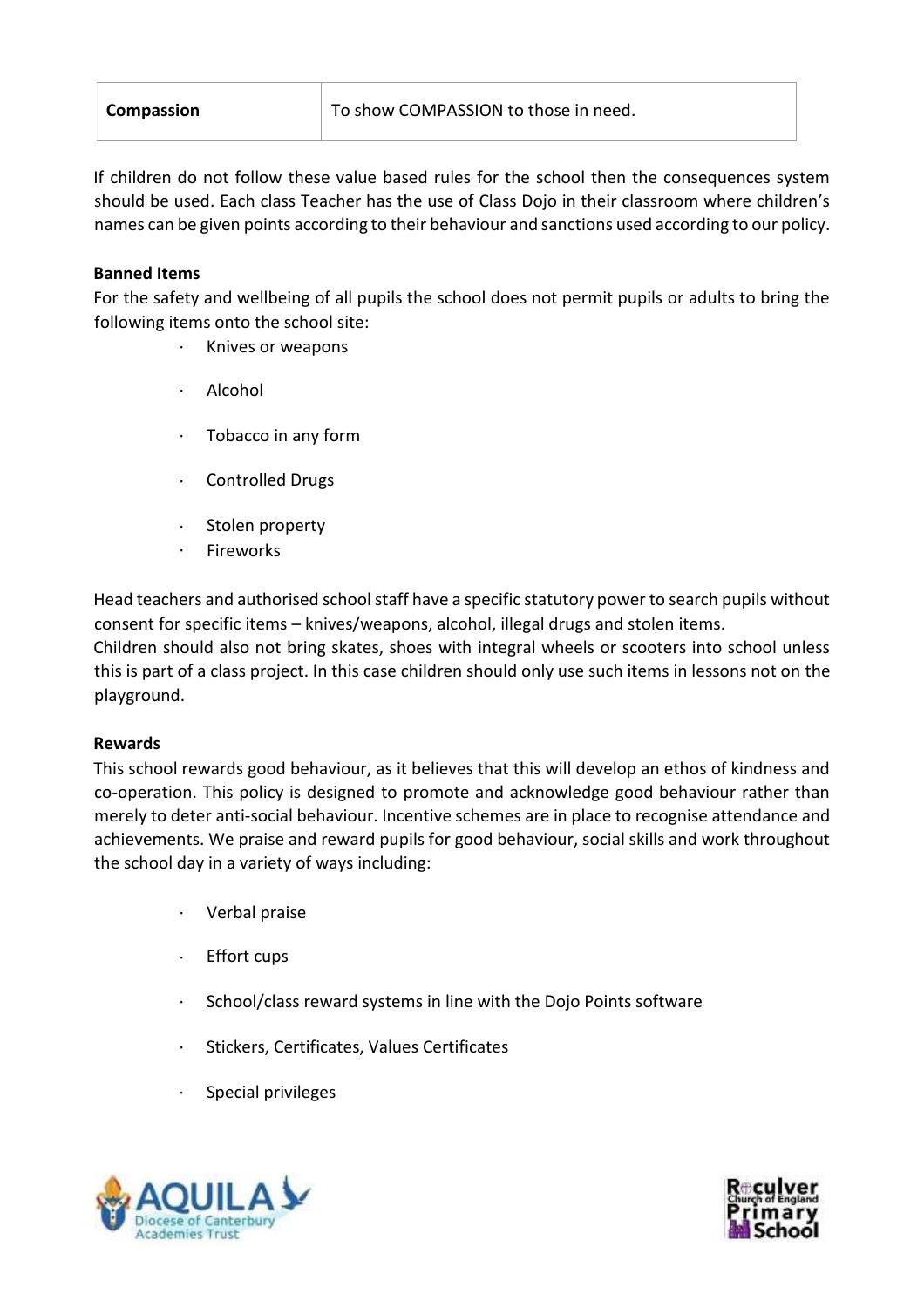- · Notes from teacher to HT/DHT /Leadership Team on individual achievements
- · Letters to parents and carers
- Peer praise/awards (i.e. Play Leader stickers/awards)

#### **Sanctions**

The use of sanctions should be characterised by certain features:

- It must be clear why the sanction is being applied
- It must be made clear what changes in behaviour are required to avoid future sanctions
- Group sanctions should be avoided as this breeds resentment
- There should be a clear distinction between minor and major offences
- It should be the behaviour rather than the person that is sanctioned

#### **Sanctions Used in School Include:**

- · Verbal reprimand
- · Reduced play time
- · Time out in another classroom (children within a team to their team leader's class, children within team leader's class to another team leader's class)
- · Reduced privileges

We divide unacceptable behaviour into three broad bands:

#### **Level 1**

Misbehaviour that can be effectively managed within a classroom or lunchtime environment by the teacher, teaching assistant or lunch time leader/mid-day supervisor (individual school sanction system, i.e. 5 minutes loss of privileges, verbal reprimand). At lunch times the support staff will inform class teachers about any incidents that merit further investigation by teaching staff. *Friendship difficulties can lead to inappropriate behaviour. Adults will talk to children to help them to resolve their difficulties.* 

*Older children will benefit by being introduced to a formal friendship circle, initially led by an adult, where they first give a positive statement about each member of the circle and then outline difficulties and what they would like to happen to improve the situation. Each child is encouraged to take responsibility for this improvement.* 



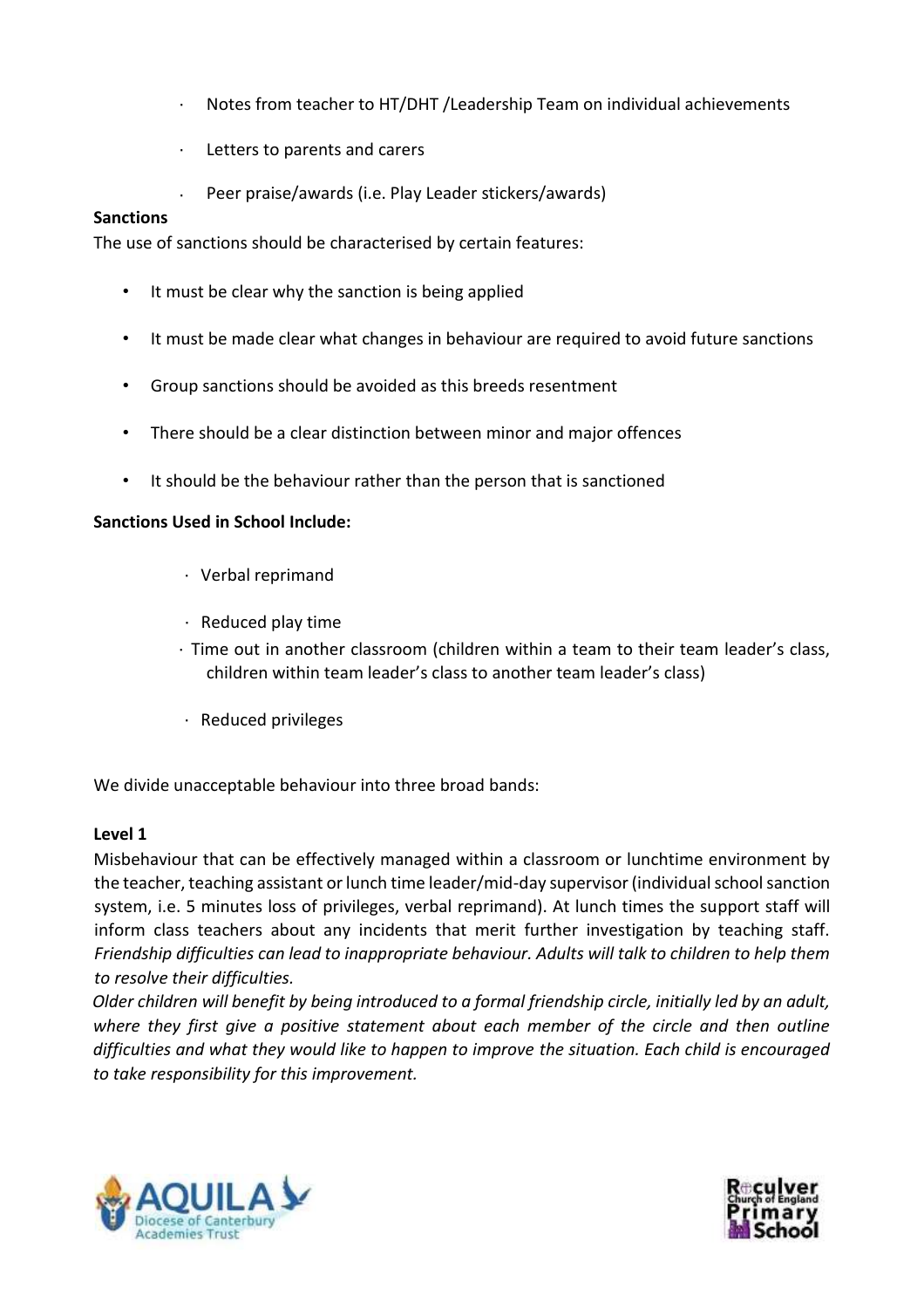## **Level 2**

More serious misbehaviour that is not so easily managed within the classroom or lunchtime environment or persistent Level 1 behaviour. Class teachers may involve parents who will be contacted in person, by telephone or by letter. This can include lunchtime behaviour that has been reported to the teacher by a lunch time leader/mid-day supervisor. Notification of other staff and informal involvement of Leadership Team / Head teacher who will instigate individual behaviour management/anger management, loss of break/lunch time etc.

*Adult witness of incidents should be recorded on the appropriate sheet. It is helpful to identify what led to the incident.* 

*A copy of this is given to the class teacher and Head Teacher.* 

#### **Level 3**

Very serious misbehaviour or persistent level 2 behaviour.

Formal involvement with the Head Teacher or Deputy Head Teacher and parents with a formal written record being kept.

At this point pupils may be put on report. Signed for every session for a week. Parents are informed of this and the final outcome when pupils are no longer on report.

Additionally outside agencies may become involved.

To prevent exclusion a PSP plan will be developed by HT / DHT / with the Inclusion Manager As a last resort possible short or longer term exclusion will be applied.

#### **Team Teach Positive Handling**

Positive behaviour management and handling strategies (which reduce the need for physical intervention and restraint) are used through the Team Teach approach when necessary. Only adults trained in the Team Teach Positive Handling de-escalation technique may use it. Any usage of the technique must be recorded on MyConcern and using the AntecedentBehaviourConsequence (ABC) Model.

#### **Recording**

All recording will take place on My Concern. Adults must record using the AntecedentBehaviourConsequence (ABC) Model. This will ensure that the reasons for negative behaviours have been considered.

#### **Support Systems for Individual Pupil Need**

Children who have behaved in a way that is inappropriate will be given an opportunity to reflect on their behaviour through:

- · Discussion
- · Completion of a written reflection, which enables them to record how they would respond in a similar situation in the future with positive outcomes



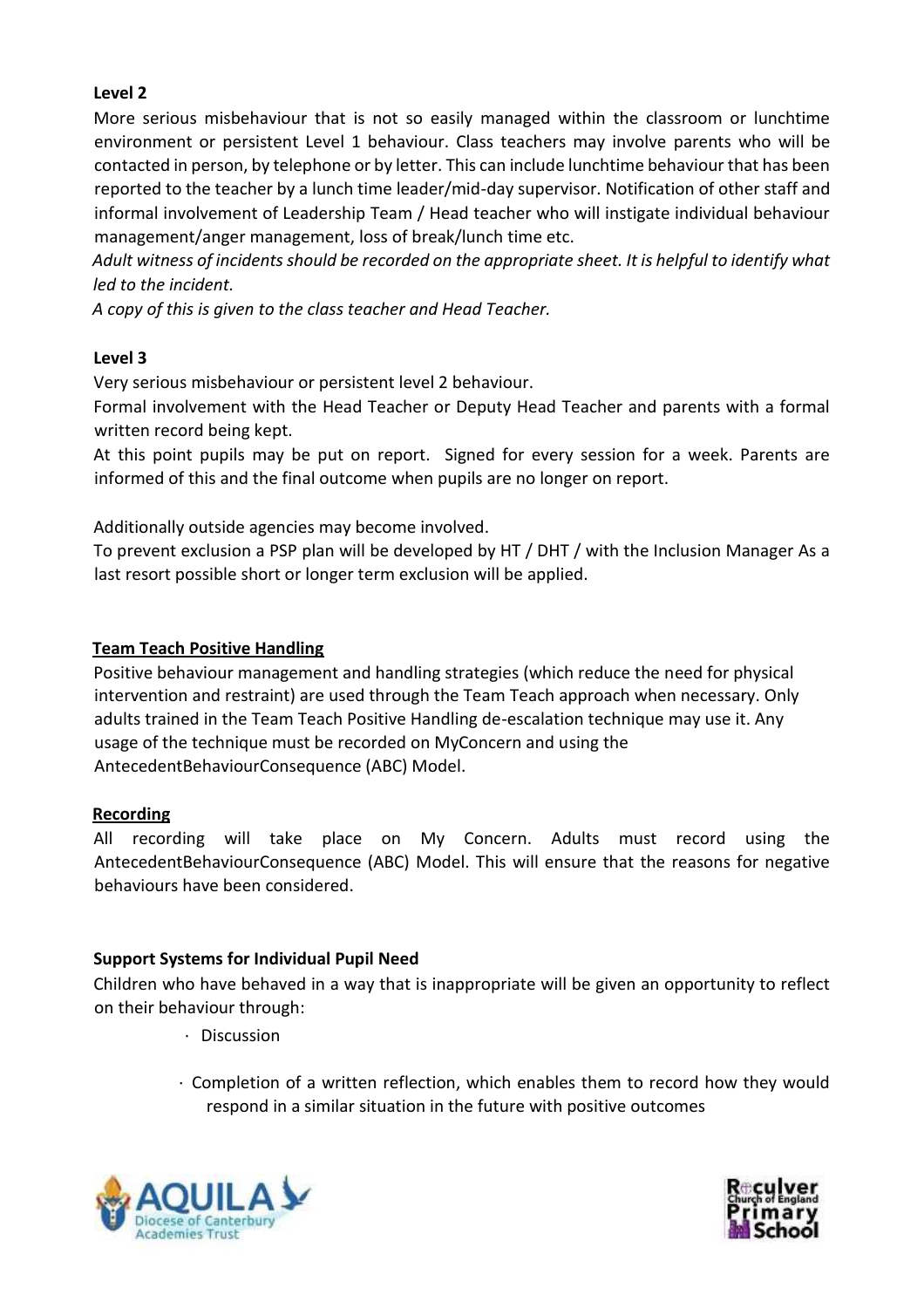If there is a persistent problem the class teacher and Team leader will work to address this in the first instance. Children will be supported through discussions with the class teacher, and, if needed, the Team Leader. They may be supported through a record of behaviour which is shared with the team leader. Many behaviour records which focus on identifying good behaviour have a positive outcome for the child. This can be reinforced when sent home weekly to the child's parents / carers.

The Deputy Head Teacher and the Head Teacher may be involved to praise a good record, or support when this has not been achieved.

Children whose behaviour identifies social skills difficulties at non-contact times will be allocated support from the pupil learning mentor at lunch / playtimes and will then be gradually reintegrated into non supervised play.

Children who are having a problem with behaviour at non-contact times are discussed at Monday Briefing meetings to enable all adults to be aware of the need to observe the child and support their behaviour.

## **Children with persistent behavioural difficulties who have not responded to support.**

The class teacher and the Inclusion Manager will draw up an Individual Plan (or Pastoral Support Plan) to support the pupil, in partnership with parents/carers. All staff working with the pupil will be informed of this, including lunch time leaders/midday meals supervisors. This will give a consistent approach throughout the school day. If the problem continues, together we will work with outside agencies to seek solutions to support the pupil. For pupils who are having these difficulties the school will provide targeted pastoral support or mentoring by adults or peers (i.e. nurture room, regular support from learning mentor, positive structured play, structured social skills work, circle of friends, peer buddies/mentors, counselling etc).

#### **Support Systems for Staff**

School will support all adults working with pupils to ensure they are achieving. It is school practice to discuss behavioural issues in order that the staff feel supported and the school is working together to provide a cohesive approach to supporting individual needs. This will be achieved following the school's safeguarding policy. All staff have a copy of this policy in order that behaviour management is consistent throughout the school. Staff having difficulties with an individual, class or group should speak to their team leader, the Inclusion Manager or a member of the Leadership Team.

#### **Support System for Parents and Carers**

School has an open door policy where parents and carers are encouraged to visit to discuss any relevant issues. However, it would be appreciated if appointments could be made where possible to ensure the availability of a member of staff and to give parents/carers the time needed to discuss the issue fully. Likewise, when school needs to discuss anything with parents/carers, they will be contacted to arrange an appointment.



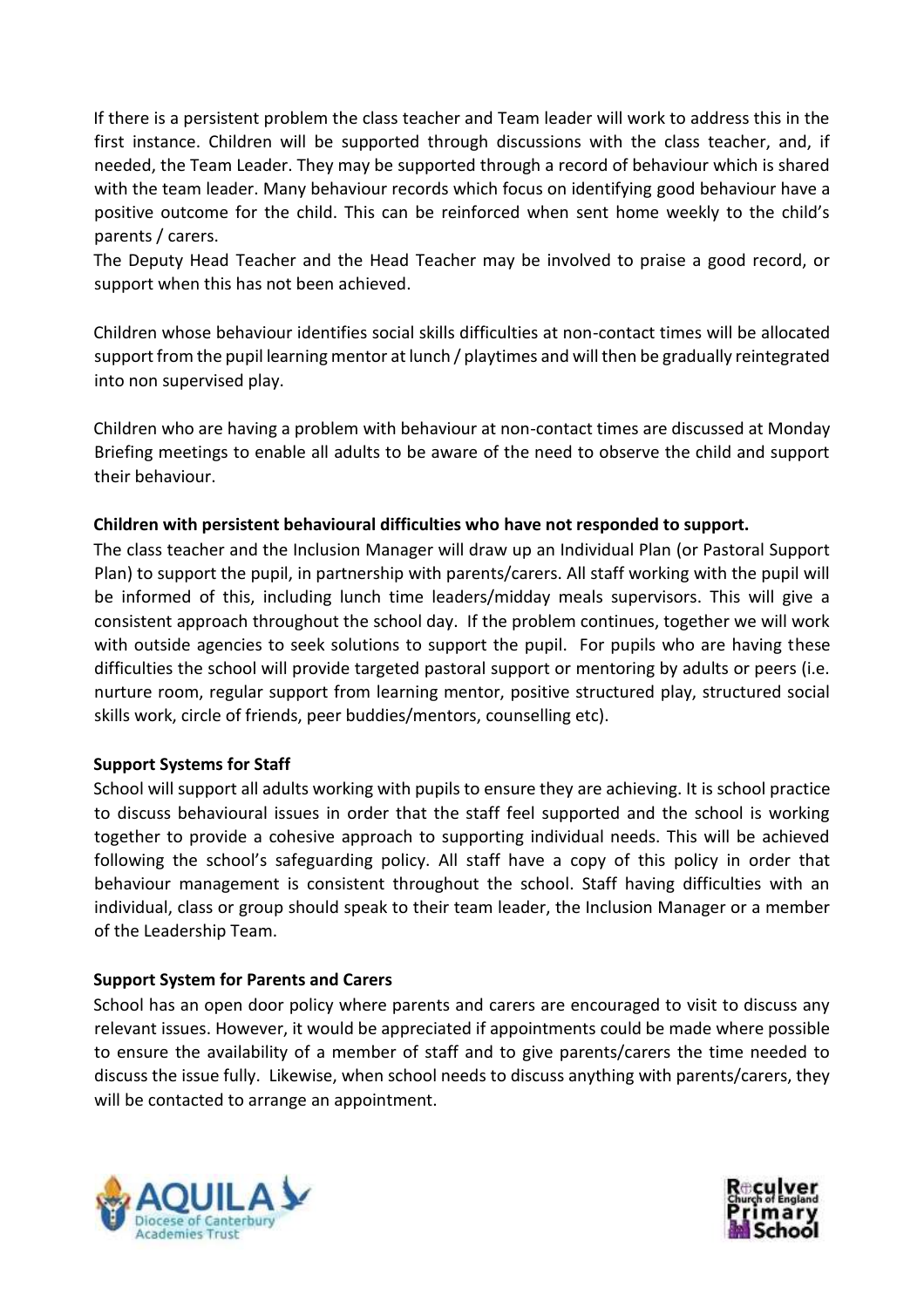#### **Monitoring and Review**

Behaviour management will be under constant review throughout the school on a class and individual basis.

This policy document was produced in consultation with the entire school community, including pupils, parents, school staff and the Governing Body.

This document is freely available to the entire school community. It will be available via the school web-site and school prospectus.

This policy will be reviewed on an annual basis.

The school will be flexible and further review the policy on a more frequent basis where necessary.

#### **Amendment in relation to COVID-19 Guidance: Contingency Plan**

#### **In conjunction with 'Planning guide for primary schools' Published 14 May 2020- DfE**

*Teachers must regularly share these rules and expectations with the children in a way that ensures the children fully understand.* 

- When arriving at school you must follow the one-way system, keeping your distance from other children and families. You must wash your hands as soon as you arrive at school.
- When leaving school you must follow the one-way system and keep your distance from other children and families.
- You must wash your hands regularly throughout the day: before and after eating, before and after break and lunchtimes, after going to the toilet. You must wash your hands with soap and for at least 30 seconds (Sing the tune of 'Happy Birthday' twice to help you)
- You must avoid touching your mouth, nose and eyes with your hands. If you need to sneeze or cough do this into a tissue and then put the tissue in the bin. You must then wash your hands. Remember: 'catch it, bin it, kill it'
- You will have a new learning group/'bubble'. You must stay with this group throughout the day. You will have learning time and playtime with this group of children only. You must not mix with other children before, during or after school. This includes walking to and from school.
- You must only play in specific areas on the playground, with your learning group/'bubble'. Your teacher will show you where you are allowed to play.
- You must follow the instructions for moving around the school. This includes the one-way system for entering and leaving the school. When queuing you must keep a 2m distance.
	- You must avoid out of bound areas.
- You must tell an adult if you are feeling unwell and experiencing symptoms of coronavirus – a high temperature, a new persistent cough.
- You will be provided with equipment to help you with your learning (for example pen, pencil, whiteboard etc.) You must not share this, or any equipment or other items. This includes drinking bottles.